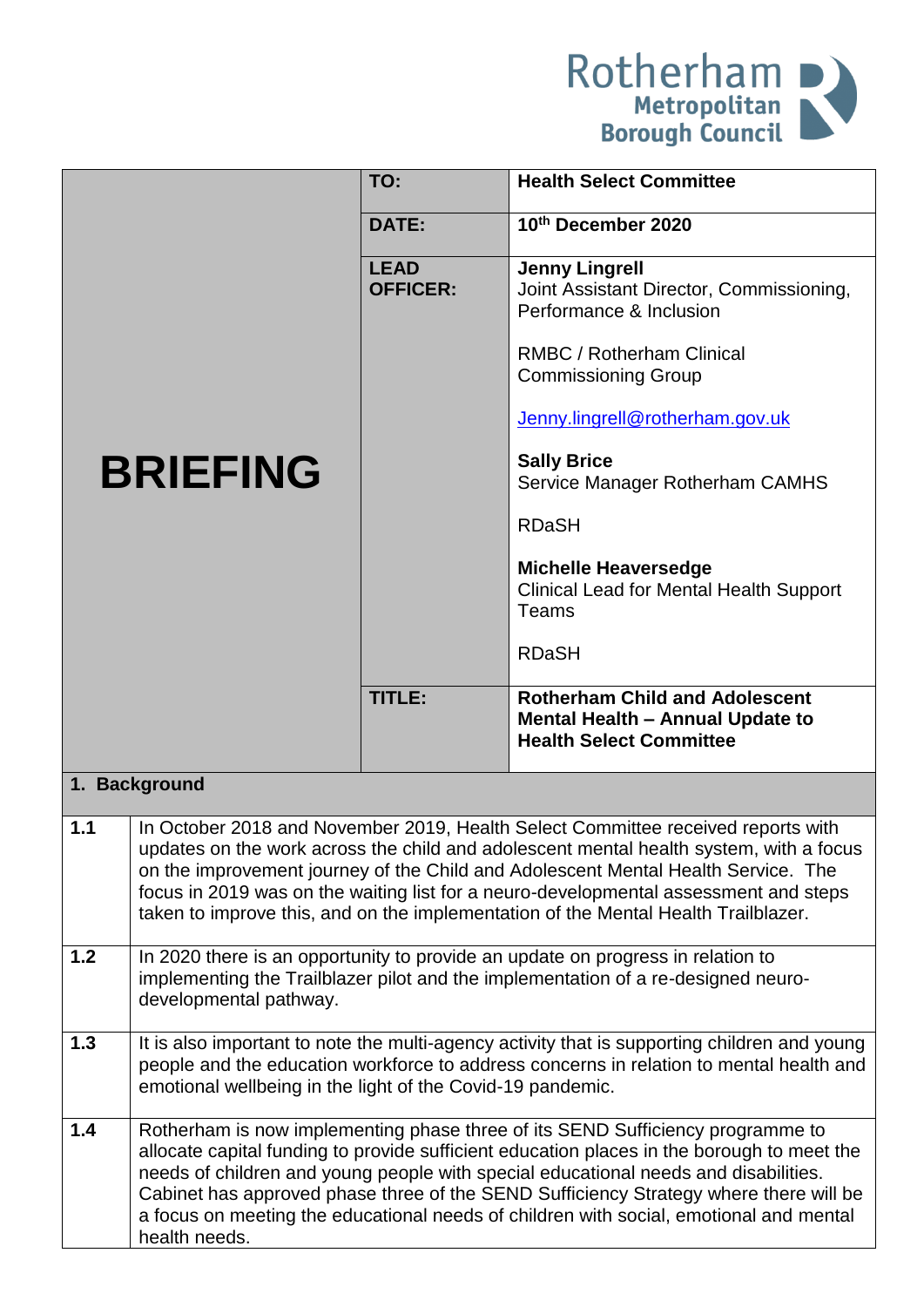|       | 2. Key Issues                                                                                                                                                                                                                                                                                                                                                                                            |
|-------|----------------------------------------------------------------------------------------------------------------------------------------------------------------------------------------------------------------------------------------------------------------------------------------------------------------------------------------------------------------------------------------------------------|
| 2.1   | Impact of Covid-19 pandemic on children and young people's mental health and<br>wellbeing                                                                                                                                                                                                                                                                                                                |
| 2.1.1 | Public Health England recommended that local authorities capture the views of children<br>and young people to establish the state of their mental health and wellbeing during<br>lockdown. The Yorkshire & Humberside regional public health teams had reviewed a<br>series of surveys already undertaken and they felt the one produced by Hull was of high<br>quality and good practice.               |
|       | Rotherham Public Health therefore recommended that Rotherham adopted this good<br>practice; some additional questions were added to establish if a young person had a<br>registered disability and to capture the educational establishment that the young person<br>attends.                                                                                                                            |
|       | The survey has now run twice in Rotherham; the first survey asked young people about<br>their thoughts and feelings during the period from May to June and this was repeated with<br>the survey running again between 1 <sup>st</sup> October and 26 <sup>th</sup> October.                                                                                                                              |
| 2.1.2 | Rotherham has had an excellent response to this survey with 2,737 that participating in<br>June 2020 and 4,203 young people participating in the October survey. 14 secondary<br>schools participated as well as the Pupil Referral Units.                                                                                                                                                               |
| 2.1.3 | What is working well?                                                                                                                                                                                                                                                                                                                                                                                    |
|       | Pupils were asked to express their feelings, *how they are feeling now the country has<br>been in lockdown and measure are being eased?<br>Young people said:<br>• 43.6% (1,771) I am OK with things, compared to 22.6% (620) in June 2020<br>4.3% (176) I am feeling unhappy, compared to 16.8% (462) in June 2020<br>$\bullet$<br>9.2% (375) I am feeling confused, compared to 16% (439) in June 2020 |
|       | Pupils were asked to say what difference to your life do you feel this pandemic and<br>lockdown has had on you?<br>Young people said:                                                                                                                                                                                                                                                                    |
|       | • $3.4\%$ (137) I feel safer, compared to 2.6% (58) in June 2020<br>$\bullet$ 9% (365) I feel unhappy, compared to 11.5% (317)                                                                                                                                                                                                                                                                           |
|       | Pupils were asked to express the how the pandemic has affected their lifestyle?<br>The results show the change from the June to October survey that:<br>19.8% (809) have said they have increased the time sticking to a routine,<br>compared to 19% (526) in June 2020                                                                                                                                  |
|       | 63.1% (2615) have said they have increased the time they spend on social                                                                                                                                                                                                                                                                                                                                 |
|       | media, compared to 68% (1858) in June 2020<br>63.4% (2644) have said they have increased the time they spend watching TV,<br>$\bullet$<br>compared to 70% (1909) in June 2020                                                                                                                                                                                                                            |
|       | The October 2020 results shows that 39.3% (1619) have increased their time in<br>$\bullet$<br>learning something new.                                                                                                                                                                                                                                                                                    |
|       | New questions were added to the October 2020 survey to ask young people detailed<br>information about how they felt about their mental health. The results show that<br>48.2% (2005) said they felt their mental health had no change<br>13.3% (555) said they felt their mental health had improved                                                                                                     |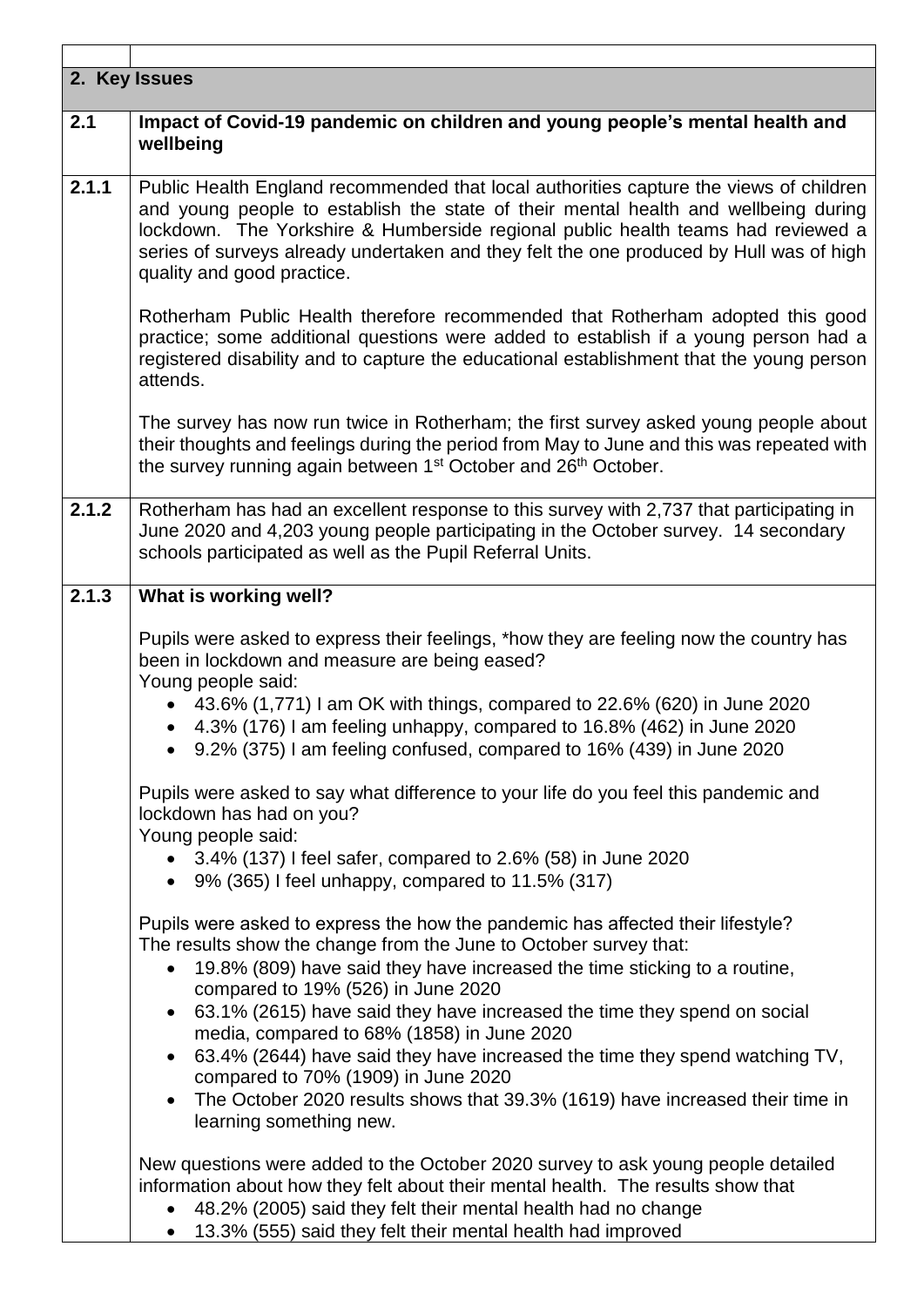|       | *It should be noted these questions were asked to young people prior to the<br>announcement of Lockdown 2.                                                                                                                                                                                                 |
|-------|------------------------------------------------------------------------------------------------------------------------------------------------------------------------------------------------------------------------------------------------------------------------------------------------------------|
| 2.1.4 | What are we worried about?                                                                                                                                                                                                                                                                                 |
|       | The results from the survey highlighted some areas that could be reviewed, and further<br>support provided for young people during uncertain times.                                                                                                                                                        |
|       | Pupils were asked to express their feelings, *how they are feeling now the country has<br>been in lockdown and measure are being eased?<br>Young people said:                                                                                                                                              |
|       | • 10.3% (417) said they were feeling bored, compared to 1.9% (47) in June 2020<br>1.9% (78) said they were feeling angry, which is a new emotion that has been<br>expressed.                                                                                                                               |
|       | Pupils were asked to say what difference to your life do you feel this pandemic and<br>lockdown has had on you?<br>Young people said:                                                                                                                                                                      |
|       | • 10.7% (432) I feel anxious, compared to 3.8% (104) in June 2020<br>• 19.3% (780) I feel stressed, compared to 8.3% (229) in June 2020                                                                                                                                                                    |
|       | Young people are asked to read some statements and choose how they are currently<br>feeling about the pandemic and lockdown. Analysing the overall results to this question.<br>These has been a decline in the % of young people that said they are feeling:                                              |
|       | Positive about the future<br>• They are managing problems well<br>Safe and secure                                                                                                                                                                                                                          |
|       | There has been an increase in the % of young people who have said they are:<br>Confused and uncertain<br>Sad and negative<br>Isolated and lonely                                                                                                                                                           |
|       | New questions were added to the October 2020 survey to ask young people detailed<br>information about how they felt about their mental health. The results show that<br>38.5% (1604) said they felt their mental health had declined                                                                       |
|       | Young people were asked to give a rating to their mental health, how they rated their<br>mental health March to June 2020 and then again October 2020. The rating was between<br>0 to 5, with 0 being poor and 5 being excellent.                                                                          |
|       | The results show that there has been an increase in the % of young people rating<br>themselves either 0 or 1.                                                                                                                                                                                              |
|       | March to June $2020 - 14.1\%$ (581) rated themselves 0 or 1<br>October 2020 - 18.2% (752) rated themselves 0 or 1<br>$\bullet$                                                                                                                                                                             |
|       | There were a very small number of pupils who expressed that they had felt suicidal and<br>or had considered self-harming during lockdown, these schools were contacted<br>immediately to inform them of the worrying reports and schools were able to identify the<br>pupils and take safeguarding action. |
| 2.1.5 | What are we going to do next?                                                                                                                                                                                                                                                                              |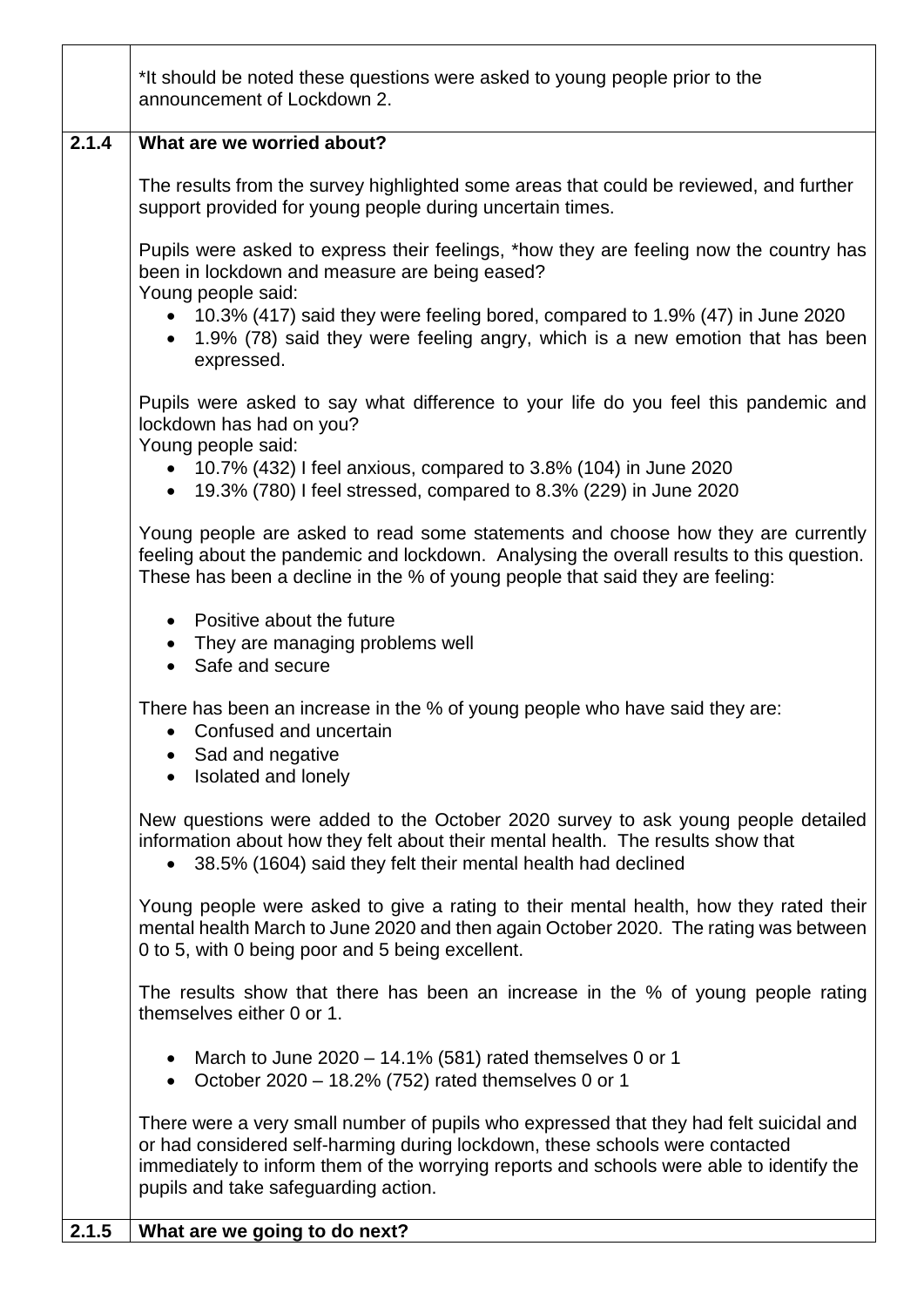|       | Share the borough wide results with all secondary schools and pupil referral units<br>and ask them where appropriate to compare their individual results with their<br>June 2020 report.<br>Review the questions in the Voice of the Child Lifestyle Survey and work<br>$\bullet$<br>alongside Public Health to develop relevant questions around COVID19 that can<br>be included in the 2021 Lifestyle Survey.<br>Share the results with Health Select Committee, Health and Wellbeing Board,<br>$\bullet$<br>Social Emotional and Mental Health Strategy Delivery Group. The SEMH<br>Strategy Delivery Group includes Public Health, Rotherham CCG (CAMHS<br>commissioners) and RDaSH (CAMHS provider). This group will develop an<br>action plan to address key issues and feed this into the Covid-19 Mental Health<br>and Wellbeing Group.<br>Ensure that the findings are aligned with plans to implement the DfE's Emotional<br>$\bullet$<br>Wellbeing for Education Return.<br>Develop a process for "You Said, We Did" to share feedback/action with young<br>people.<br>Work jointly via the SEMH Strategy Delivery Group to ensure that they can work<br>$\bullet$<br>with the young people that have expressed an interest to be further involved.<br>Share Rotherham results to regional groups<br>$\bullet$<br>Work alongside Communications and Marketing Team to share the results from<br>this survey wider and share a young person version of the results on the council<br>website. |
|-------|---------------------------------------------------------------------------------------------------------------------------------------------------------------------------------------------------------------------------------------------------------------------------------------------------------------------------------------------------------------------------------------------------------------------------------------------------------------------------------------------------------------------------------------------------------------------------------------------------------------------------------------------------------------------------------------------------------------------------------------------------------------------------------------------------------------------------------------------------------------------------------------------------------------------------------------------------------------------------------------------------------------------------------------------------------------------------------------------------------------------------------------------------------------------------------------------------------------------------------------------------------------------------------------------------------------------------------------------------------------------------------------------------------------------------------------------------------------------------------------------------------|
| 2.2   | Supporting children and young people during Covid-19 pandemic                                                                                                                                                                                                                                                                                                                                                                                                                                                                                                                                                                                                                                                                                                                                                                                                                                                                                                                                                                                                                                                                                                                                                                                                                                                                                                                                                                                                                                           |
| 2.2.1 | During the summer term Rotherham's Educational Psychology service developed<br>training and support for the school workforce during the pandemic, with a focus on<br>bereavement.                                                                                                                                                                                                                                                                                                                                                                                                                                                                                                                                                                                                                                                                                                                                                                                                                                                                                                                                                                                                                                                                                                                                                                                                                                                                                                                       |
| 2.2.2 | Alongside this, a narrated multi-agency presentation was prepared to ensure that there<br>was a single point of reference for school leaders to help them navigate to the right<br>source of support for their setting.                                                                                                                                                                                                                                                                                                                                                                                                                                                                                                                                                                                                                                                                                                                                                                                                                                                                                                                                                                                                                                                                                                                                                                                                                                                                                 |
| 2.2.3 | Mental health and emotional wellbeing is currently at the forefront of the government's<br>recovery agenda. Keeping Children Safe in Education (September 2020) has a clear<br>emphasis on mental health and interim Ofsted visits are reporting on students physical,<br>social and emotional health.                                                                                                                                                                                                                                                                                                                                                                                                                                                                                                                                                                                                                                                                                                                                                                                                                                                                                                                                                                                                                                                                                                                                                                                                  |
| 2.2.4 | In August 2020 the DfE announced that all schools should be provided with mental<br>health training to support student wellbeing in light of the ongoing Covid-19 pandemic.<br>Grant funding was provided to the Local Authority to support the coordination and<br>delivery of training. In Rotherham there was an opportunity to build on a review of the<br>current training offer that is focused on supporting education providers with social,<br>emotional and mental health issues. This work was on behalf of the Rotherham system<br>by Sara Graham, Strategic Lead for Mental Health and Emotional Wellbeing at Malty<br>Learning Academy. Sara has been ideally positioned to build on this work through the<br>roll-out of the Wellbeing for Education Return programme, working closely with the<br><b>CAMHS Mental Health Support Teams.</b>                                                                                                                                                                                                                                                                                                                                                                                                                                                                                                                                                                                                                                             |
| 2.2.5 | The Rotherham training content built on the national model, adapting materials to reflect<br>the local context. A 90-minute webinar has been developed to drive and facilitate a<br>whole school awareness of identifying factors relating to poor mental health along with<br>strategies to engage children and young people in supportive conversations. The<br>webinar is aimed primarily at school staff, including Early Years settings, but is also                                                                                                                                                                                                                                                                                                                                                                                                                                                                                                                                                                                                                                                                                                                                                                                                                                                                                                                                                                                                                                               |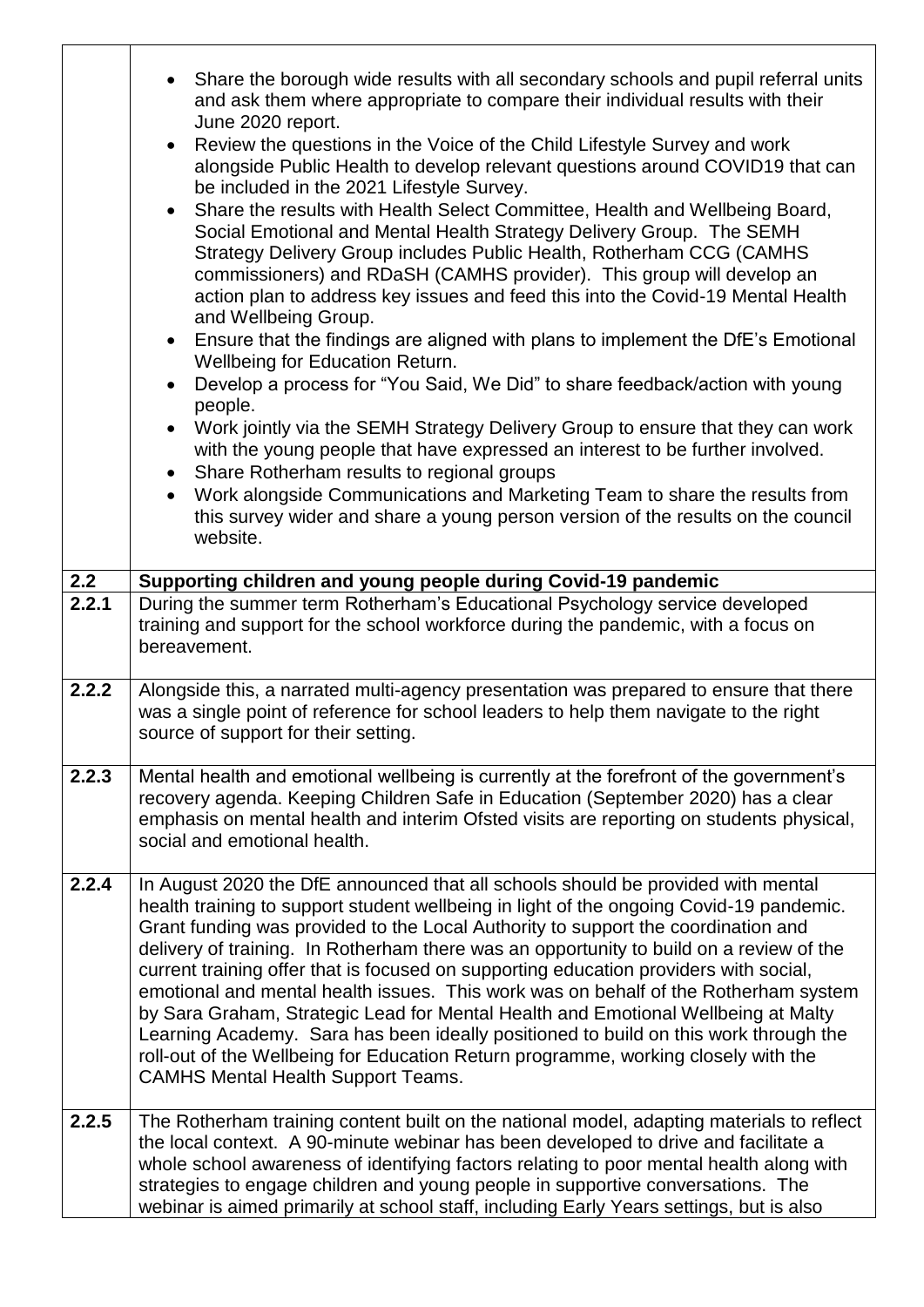|       |                                                                                                                                                                                                                                                                                                                                                                                                                                                                                                                                                                                                                                                                                                     | appropriate for multi-agency partners who support children, young people and families.<br>There is an opportunity during the webinar for interactive discussion and reflection.                                                                                                                                                                                                                                                                              |  |  |  |
|-------|-----------------------------------------------------------------------------------------------------------------------------------------------------------------------------------------------------------------------------------------------------------------------------------------------------------------------------------------------------------------------------------------------------------------------------------------------------------------------------------------------------------------------------------------------------------------------------------------------------------------------------------------------------------------------------------------------------|--------------------------------------------------------------------------------------------------------------------------------------------------------------------------------------------------------------------------------------------------------------------------------------------------------------------------------------------------------------------------------------------------------------------------------------------------------------|--|--|--|
| 2.2.6 |                                                                                                                                                                                                                                                                                                                                                                                                                                                                                                                                                                                                                                                                                                     | Rotherham settings report that the majority of children returned positively into education<br>in the first instance, the anxiety generated by the continuing uncertainty associated with<br>the pandemic, along with potential disclosures of adverse experiences during the<br>lockdown period could mean this is not maintained. Some settings are already reporting<br>difficulties with concentration, lower levels of resilience and increased anxiety. |  |  |  |
| 2.2.7 |                                                                                                                                                                                                                                                                                                                                                                                                                                                                                                                                                                                                                                                                                                     | Alongside this, in Rotherham we are also concerned about staff wellbeing and as part of<br>our adapted content wish to ensure the dedication of adults supporting children is<br>recognised alongside the impact on mental health across the whole school community.                                                                                                                                                                                         |  |  |  |
| 2.2.8 | schools.                                                                                                                                                                                                                                                                                                                                                                                                                                                                                                                                                                                                                                                                                            | The webinar has been rolled out throughout this half term with co-delivery with Mental<br>Health Support Teams. Feedback has been positive; it also indicates that there may be<br>a need to provide ongoing, facilitated networking opportunities to all Rotherham                                                                                                                                                                                          |  |  |  |
| 2.3   | <b>Mental Health Support Teams</b>                                                                                                                                                                                                                                                                                                                                                                                                                                                                                                                                                                                                                                                                  |                                                                                                                                                                                                                                                                                                                                                                                                                                                              |  |  |  |
| 2.3.1 |                                                                                                                                                                                                                                                                                                                                                                                                                                                                                                                                                                                                                                                                                                     | Each quarter the Mental Health Support Teams prepare a full presentation with details<br>of activity in the previous quarter and the impact on children and young people. The<br>most recent report is included with the pack of papers presented to the committee.                                                                                                                                                                                          |  |  |  |
| 2.4   |                                                                                                                                                                                                                                                                                                                                                                                                                                                                                                                                                                                                                                                                                                     | <b>Healios Pilot and Neuro-developmental Pathway Re-design</b>                                                                                                                                                                                                                                                                                                                                                                                               |  |  |  |
| 2.4.1 | The CAMHS neuro-developmental pathway provides diagnosis for Autism Spectrum<br>Disorder and Attention, Deficit and Hyperactivity Disorder. Since October 2018 it is has<br>been apparent that the diagnostic capacity was not sufficient to meet demand. Identifying<br>sufficient capacity to meet demands for Autism diagnosis is a national issue due to<br>increasing awareness, demand and a challenging workforce position. In response to this<br>national trend, the NHS Long Term Plan proposed that ASD/ADHD waiting times would<br>be monitored through the Mental Health Standardised Dataset (MHSDS); this will give a<br>clearer national comparison of referrals and waiting times. |                                                                                                                                                                                                                                                                                                                                                                                                                                                              |  |  |  |
| 2.4.2 |                                                                                                                                                                                                                                                                                                                                                                                                                                                                                                                                                                                                                                                                                                     | In September 2019 Rotherham CCG's Governing Body approved a proposal to pilot an<br>alternative digitally enabled Autism assessment with an organisation called Healios. 120<br>Autism assessments were commissioned from Healios as part of a wider action plan to<br>reduce long waiting times within the RDaSH CAMHS Neurodevelopment Pathway.                                                                                                            |  |  |  |
| 2.4.3 | Rotherham CCG has also worked closely with the RDaSH CAMHS service to understand<br>the demand and capacity issues across the system. Stakeholders from education, early<br>help and social care and health and the voluntary and community sector have all been<br>involved with this work. In August 2020, a proposal to invest further funding to<br>fundamentally re-design the pathway was approved. The new pathway is now at<br>implementation phase.                                                                                                                                                                                                                                        |                                                                                                                                                                                                                                                                                                                                                                                                                                                              |  |  |  |
| 2.4.4 | The vision for the new pathway is that children who present with neuro-developmental<br>difference should have their needs met and be supported to thrive at the earliest<br>opportunity and regardless of whether they have a formal diagnosis.                                                                                                                                                                                                                                                                                                                                                                                                                                                    |                                                                                                                                                                                                                                                                                                                                                                                                                                                              |  |  |  |
| 2.4.5 |                                                                                                                                                                                                                                                                                                                                                                                                                                                                                                                                                                                                                                                                                                     | The Healios pilot was mobilised between October 2019 and January 2020.                                                                                                                                                                                                                                                                                                                                                                                       |  |  |  |
|       |                                                                                                                                                                                                                                                                                                                                                                                                                                                                                                                                                                                                                                                                                                     | <b>Action</b>                                                                                                                                                                                                                                                                                                                                                                                                                                                |  |  |  |
|       | <b>Date Completed</b><br>October 2019                                                                                                                                                                                                                                                                                                                                                                                                                                                                                                                                                                                                                                                               |                                                                                                                                                                                                                                                                                                                                                                                                                                                              |  |  |  |
|       |                                                                                                                                                                                                                                                                                                                                                                                                                                                                                                                                                                                                                                                                                                     | <b>RDaSH &amp; Healios Clinicans Meeting</b><br>$\bullet$<br>Identifying cohort against Healios eligibility criteria                                                                                                                                                                                                                                                                                                                                         |  |  |  |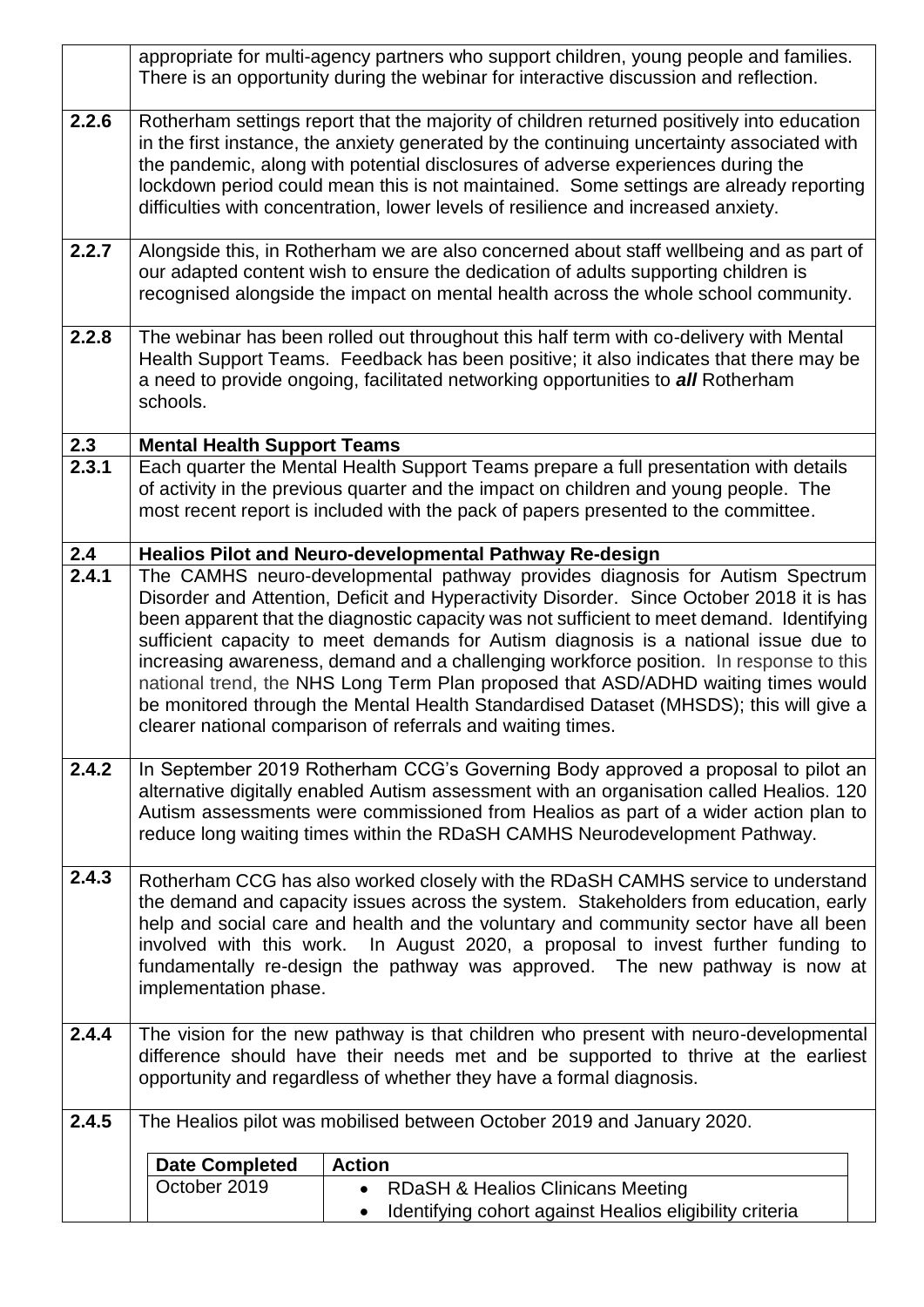| December 2019<br>Narrative for RDaSH and Healios to work together<br>included in Contract Variation<br>RDaSH staff training to use Healios portal to share<br>patient data securely.<br>Data Processing Agreement between RDaSH and<br>January 2020<br>$\bullet$<br>Healios agreed<br>Letters, key messages and FAQs agreed<br>Initial phone calls to 4 families w/c 6 January 2020<br>25 families contacted by letter w/c 13 January 2020<br>It should also be noted that letters to offer a service from Healios were sent to those who<br>had waited the longest first and that feedback from Healios was that generally those who<br>wait the longest are more likely not to choose an alternative but continue to wait with the<br>current provider.<br>The first referral from RDaSH to Healios was made on 27 January 2020. The graph<br>below shows the number of referrals received by Healios on a weekly basis.<br><b>RDaSH referrals to Healios (cumulative)</b><br><b>Referrals to Healios</b><br>200<br>180<br>160<br>140<br>120<br>100<br>80<br>60<br>40<br>20<br>0<br>27/03/2020<br>03/04/2020<br>14/02/2020<br>21/02/2020<br>28/02/2020<br>06/03/2020<br>13/03/2020<br>20/03/2020<br>10/04/2020<br>17/04/2020<br>24/04/2020<br>15/05/2020<br>01/05/2020<br>0202/05/2020 |  | <b>RDaSH</b> | MOU between RDaSH and Healios agreed |  |  | Additional Administrative Support identified within |
|------------------------------------------------------------------------------------------------------------------------------------------------------------------------------------------------------------------------------------------------------------------------------------------------------------------------------------------------------------------------------------------------------------------------------------------------------------------------------------------------------------------------------------------------------------------------------------------------------------------------------------------------------------------------------------------------------------------------------------------------------------------------------------------------------------------------------------------------------------------------------------------------------------------------------------------------------------------------------------------------------------------------------------------------------------------------------------------------------------------------------------------------------------------------------------------------------------------------------------------------------------------------------------------|--|--------------|--------------------------------------|--|--|-----------------------------------------------------|
|                                                                                                                                                                                                                                                                                                                                                                                                                                                                                                                                                                                                                                                                                                                                                                                                                                                                                                                                                                                                                                                                                                                                                                                                                                                                                          |  |              |                                      |  |  |                                                     |
|                                                                                                                                                                                                                                                                                                                                                                                                                                                                                                                                                                                                                                                                                                                                                                                                                                                                                                                                                                                                                                                                                                                                                                                                                                                                                          |  |              |                                      |  |  |                                                     |
|                                                                                                                                                                                                                                                                                                                                                                                                                                                                                                                                                                                                                                                                                                                                                                                                                                                                                                                                                                                                                                                                                                                                                                                                                                                                                          |  |              |                                      |  |  |                                                     |
|                                                                                                                                                                                                                                                                                                                                                                                                                                                                                                                                                                                                                                                                                                                                                                                                                                                                                                                                                                                                                                                                                                                                                                                                                                                                                          |  |              |                                      |  |  |                                                     |
|                                                                                                                                                                                                                                                                                                                                                                                                                                                                                                                                                                                                                                                                                                                                                                                                                                                                                                                                                                                                                                                                                                                                                                                                                                                                                          |  |              |                                      |  |  |                                                     |
|                                                                                                                                                                                                                                                                                                                                                                                                                                                                                                                                                                                                                                                                                                                                                                                                                                                                                                                                                                                                                                                                                                                                                                                                                                                                                          |  |              |                                      |  |  |                                                     |
|                                                                                                                                                                                                                                                                                                                                                                                                                                                                                                                                                                                                                                                                                                                                                                                                                                                                                                                                                                                                                                                                                                                                                                                                                                                                                          |  |              |                                      |  |  |                                                     |
|                                                                                                                                                                                                                                                                                                                                                                                                                                                                                                                                                                                                                                                                                                                                                                                                                                                                                                                                                                                                                                                                                                                                                                                                                                                                                          |  |              |                                      |  |  |                                                     |
|                                                                                                                                                                                                                                                                                                                                                                                                                                                                                                                                                                                                                                                                                                                                                                                                                                                                                                                                                                                                                                                                                                                                                                                                                                                                                          |  |              |                                      |  |  |                                                     |
|                                                                                                                                                                                                                                                                                                                                                                                                                                                                                                                                                                                                                                                                                                                                                                                                                                                                                                                                                                                                                                                                                                                                                                                                                                                                                          |  |              |                                      |  |  |                                                     |
|                                                                                                                                                                                                                                                                                                                                                                                                                                                                                                                                                                                                                                                                                                                                                                                                                                                                                                                                                                                                                                                                                                                                                                                                                                                                                          |  |              |                                      |  |  |                                                     |
|                                                                                                                                                                                                                                                                                                                                                                                                                                                                                                                                                                                                                                                                                                                                                                                                                                                                                                                                                                                                                                                                                                                                                                                                                                                                                          |  |              |                                      |  |  |                                                     |
|                                                                                                                                                                                                                                                                                                                                                                                                                                                                                                                                                                                                                                                                                                                                                                                                                                                                                                                                                                                                                                                                                                                                                                                                                                                                                          |  |              |                                      |  |  |                                                     |
|                                                                                                                                                                                                                                                                                                                                                                                                                                                                                                                                                                                                                                                                                                                                                                                                                                                                                                                                                                                                                                                                                                                                                                                                                                                                                          |  |              |                                      |  |  |                                                     |
|                                                                                                                                                                                                                                                                                                                                                                                                                                                                                                                                                                                                                                                                                                                                                                                                                                                                                                                                                                                                                                                                                                                                                                                                                                                                                          |  |              |                                      |  |  |                                                     |
|                                                                                                                                                                                                                                                                                                                                                                                                                                                                                                                                                                                                                                                                                                                                                                                                                                                                                                                                                                                                                                                                                                                                                                                                                                                                                          |  |              |                                      |  |  |                                                     |
|                                                                                                                                                                                                                                                                                                                                                                                                                                                                                                                                                                                                                                                                                                                                                                                                                                                                                                                                                                                                                                                                                                                                                                                                                                                                                          |  |              |                                      |  |  |                                                     |
|                                                                                                                                                                                                                                                                                                                                                                                                                                                                                                                                                                                                                                                                                                                                                                                                                                                                                                                                                                                                                                                                                                                                                                                                                                                                                          |  |              |                                      |  |  |                                                     |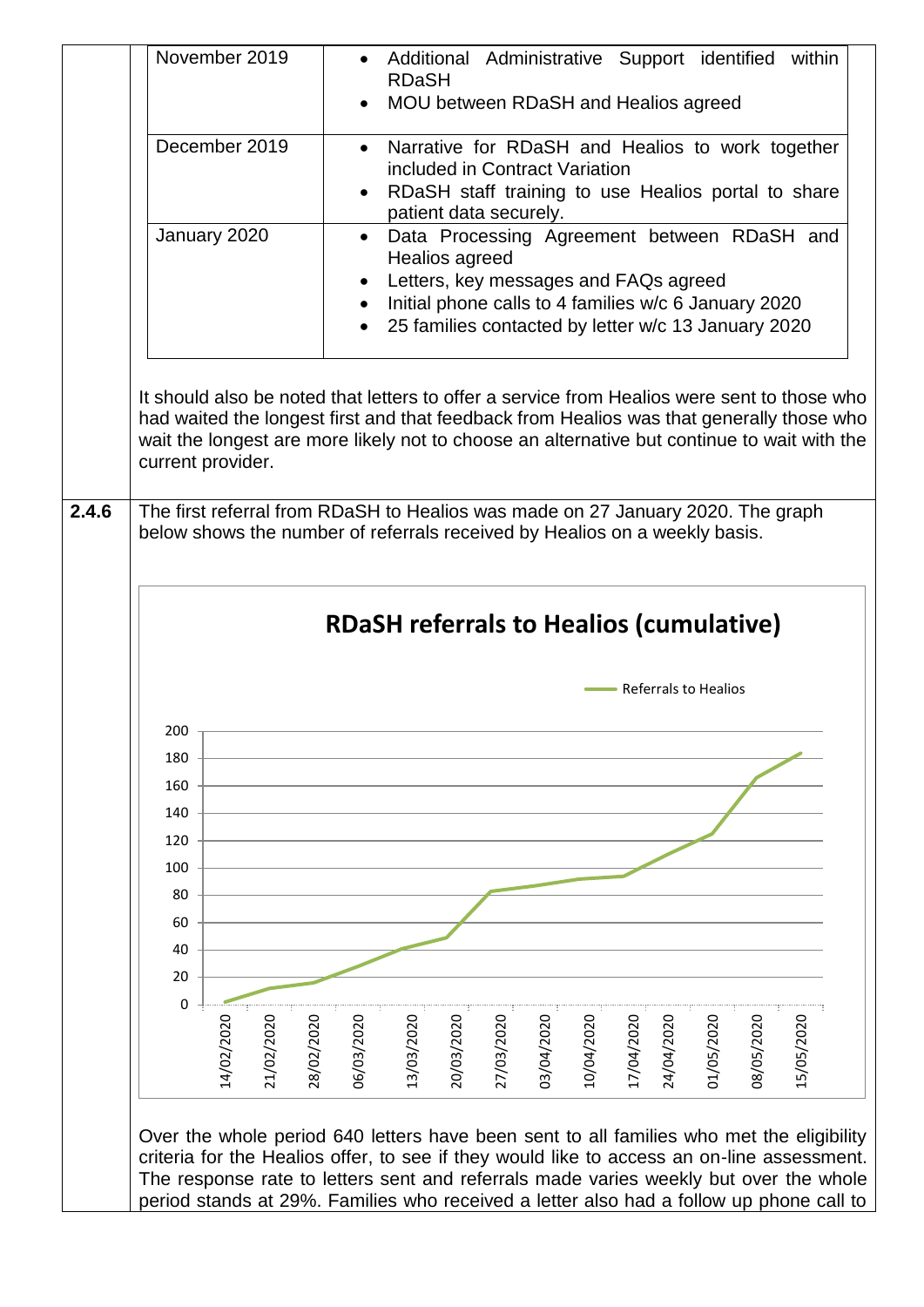|        |                                                                                                                                                                                                                                                                                                                                                                                                                                                                                                                                                                                                                                                                                                                                         |                                                              | prompt a response and answer any questions. Feedback from these follow up calls<br>suggests that families needed longer than originally anticipated to make a decision.                                                                                                                                                                                                                                                                                                                                                                                             |  |  |  |
|--------|-----------------------------------------------------------------------------------------------------------------------------------------------------------------------------------------------------------------------------------------------------------------------------------------------------------------------------------------------------------------------------------------------------------------------------------------------------------------------------------------------------------------------------------------------------------------------------------------------------------------------------------------------------------------------------------------------------------------------------------------|--------------------------------------------------------------|---------------------------------------------------------------------------------------------------------------------------------------------------------------------------------------------------------------------------------------------------------------------------------------------------------------------------------------------------------------------------------------------------------------------------------------------------------------------------------------------------------------------------------------------------------------------|--|--|--|
| 2.4.7  | In May 2020 Healios reported that:                                                                                                                                                                                                                                                                                                                                                                                                                                                                                                                                                                                                                                                                                                      |                                                              |                                                                                                                                                                                                                                                                                                                                                                                                                                                                                                                                                                     |  |  |  |
|        | Average wait from referral to first appointment is 15.4 days<br>30 Assessments completed<br>125 Assessments in progress<br>$\bullet$<br>75% of completed assessments resulted in a diagnosis of ASD<br>6 referrals rejected that did not meet the eligibility criteria<br>3% DNA rate<br>$\bullet$                                                                                                                                                                                                                                                                                                                                                                                                                                      |                                                              |                                                                                                                                                                                                                                                                                                                                                                                                                                                                                                                                                                     |  |  |  |
|        |                                                                                                                                                                                                                                                                                                                                                                                                                                                                                                                                                                                                                                                                                                                                         | been overwhelmingly positive. (Data below is for April 2020) | Feedback from parents whose Children and Young People have accessed Healios has                                                                                                                                                                                                                                                                                                                                                                                                                                                                                     |  |  |  |
|        |                                                                                                                                                                                                                                                                                                                                                                                                                                                                                                                                                                                                                                                                                                                                         |                                                              | Healios Friends and Family Score: Likelihood                                                                                                                                                                                                                                                                                                                                                                                                                                                                                                                        |  |  |  |
|        |                                                                                                                                                                                                                                                                                                                                                                                                                                                                                                                                                                                                                                                                                                                                         | of recommending the Service.<br>Agree a lot                  | 83.67% (41)                                                                                                                                                                                                                                                                                                                                                                                                                                                                                                                                                         |  |  |  |
|        |                                                                                                                                                                                                                                                                                                                                                                                                                                                                                                                                                                                                                                                                                                                                         | Agree a bit                                                  | $2.24\%$ (6)                                                                                                                                                                                                                                                                                                                                                                                                                                                                                                                                                        |  |  |  |
|        |                                                                                                                                                                                                                                                                                                                                                                                                                                                                                                                                                                                                                                                                                                                                         | <b>Undecided</b>                                             | $4.08\%$ (2)                                                                                                                                                                                                                                                                                                                                                                                                                                                                                                                                                        |  |  |  |
|        |                                                                                                                                                                                                                                                                                                                                                                                                                                                                                                                                                                                                                                                                                                                                         |                                                              |                                                                                                                                                                                                                                                                                                                                                                                                                                                                                                                                                                     |  |  |  |
|        |                                                                                                                                                                                                                                                                                                                                                                                                                                                                                                                                                                                                                                                                                                                                         | By the end of the pilot, 160 assessments had been completed. |                                                                                                                                                                                                                                                                                                                                                                                                                                                                                                                                                                     |  |  |  |
|        | would also be aligned with the guidance in Future in Mind (which refers to 'harnessing<br>digital technology'), and more recent national guidance during COVID 19, which promotes<br>the use of digital pathways. There is an opportunity to build on the confidence and trust<br>that families have in the Healios offer, particularly in the context of the increased use of<br>digital during the recent lockdown arrangements. Rotherham CCG and RDaSH have<br>commissioned additional capacity from Healios and it is the aspiration of the Rotherham<br>place to maintain this choice.                                                                                                                                            |                                                              |                                                                                                                                                                                                                                                                                                                                                                                                                                                                                                                                                                     |  |  |  |
| 2.4.9  | In addition to commissioning the pilot, Rotherham CCG has led a piece of work to map<br>the pathway in full, to understand the support that is available to children who present with<br>some neuro-developmental difference, and to understand some of the drivers and<br>incentives for seeking a technical diagnosis. The pathway mapping revealed that there<br>were many services that became available following a technical diagnosis, including post-<br>support services commissioned by the CCG. It was also apparent that support provided<br>in schools when behaviours that indicate neuro-developmental difference begin to<br>emerge, is inconsistent, variable in quality and not connected to the RDaSH CAMHS<br>team. |                                                              |                                                                                                                                                                                                                                                                                                                                                                                                                                                                                                                                                                     |  |  |  |
| 2.4.10 | The key features of the pathway are as follows:                                                                                                                                                                                                                                                                                                                                                                                                                                                                                                                                                                                                                                                                                         |                                                              |                                                                                                                                                                                                                                                                                                                                                                                                                                                                                                                                                                     |  |  |  |
|        | (a) Whole system understanding:                                                                                                                                                                                                                                                                                                                                                                                                                                                                                                                                                                                                                                                                                                         |                                                              |                                                                                                                                                                                                                                                                                                                                                                                                                                                                                                                                                                     |  |  |  |
|        |                                                                                                                                                                                                                                                                                                                                                                                                                                                                                                                                                                                                                                                                                                                                         |                                                              | The Council has the licence to deliver training from the Autism Education Trust. This is<br>split into three levels to build understanding across a whole organisation (e.g. a school or<br>other primary provider), provide resources appropriate to specialist workers (e.g. a special<br>educational needs coordinator) and to inform system leaders (e.g. headteachers and<br>leaders of local children's services). The Council have previously charged for delivery of<br>the training to cover the cost of room-hire and officer time. It is proposed that a |  |  |  |

 $\lfloor$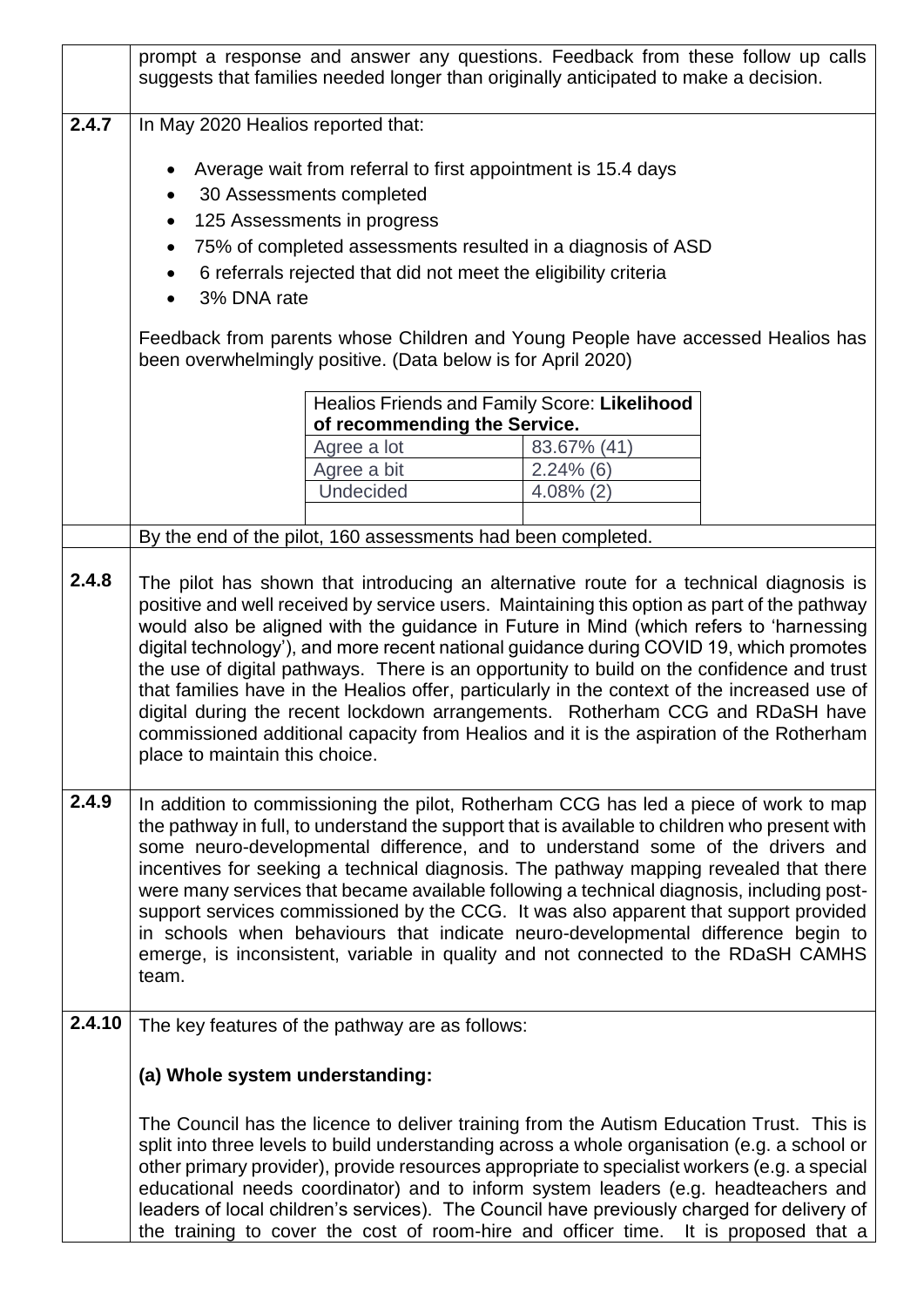programme is designed to roll out the training at all levels across the Rotherham place free of charge. This offer is now being rolled out to schools in the context of Covid-19 and the challenges of delivering face to face training to larger groups.

## **(b) SEND Toolkit:**

Where a child presents with behaviours that make it difficult for them to thrive in a learning environment, including signs of neuro-developmental difference, it is good practice to start an SEN Support Plan. This approach is guided through publication of a 'graduated response' on the SEND Local Offer, however guidance may be difficult to engage with and is certainly used inconsistently.

The Rotherham Foundation Trust Therapy Services have led a piece of work to develop a web-based SEN Toolkit with clear guidance and downloadable resources. This approach will seek to address need as it emerges without the need for a technical diagnosis. It will also support a consistency of approach and a clear audit trail that can be shared with a clinical team should they become involved in future. The SEN Toolkit will launch on December 15<sup>th</sup> 2020.

## **(c) Evidence-Based Workshops and Targeted Family Support:**

Parent Carer Forum are currently commissioned by the CCG to provide a peer support service. This includes a weekly drop in (supported by clinical staff) and targeted support on a 1:1 basis for some families. The Autism Information and Advice Service is commissioned by the CCG to provide post-diagnostic support comprising two sessions with each family.

The Disability Family Support Team are an RMBC-funded core service that form part of the Early Help offer. The Autism Information and Advice Service is now structurally embedded within the Disability Family Support Team.

It is proposed that the contracts with both services are amended to enable the delivery of evidence-based programmes of support co-delivered in groups by the Autism Information and Advice Service and Parent Carer Forum. The proposed offer is 'Stepping Stones' – an evidence-based programme of advice and support for parents of children with autism. The modules cover areas such as healthy sleep routines, communication and interaction support, social support, sensory difference and teen life.

Group sessions will identify families who might need additional targeted support and a referral route to the 1:1 offer provided by parent carer forum will meet this need.

## **(d) Multi-Disciplinary Team and Enhanced Clinical Team:**

There was previously no formal connection between the support that children receive prior to diagnosis and the technical diagnosis process. A multi-disciplinary team has been established combining resources from education, social care and the clinical neurodevelopmental team. Permanent members of the team include both educational and clinical psychologists. Learning support and disability family support professionals attend weekly case review and tasking meetings and may be asked to undertake follow-up actions. The weekly meetings enable information to be shared that will contribute to the diagnostic assessment. This approach will ensure that the process is efficient and effective and feels joined-up to families. The size of the clinical team has also been increased.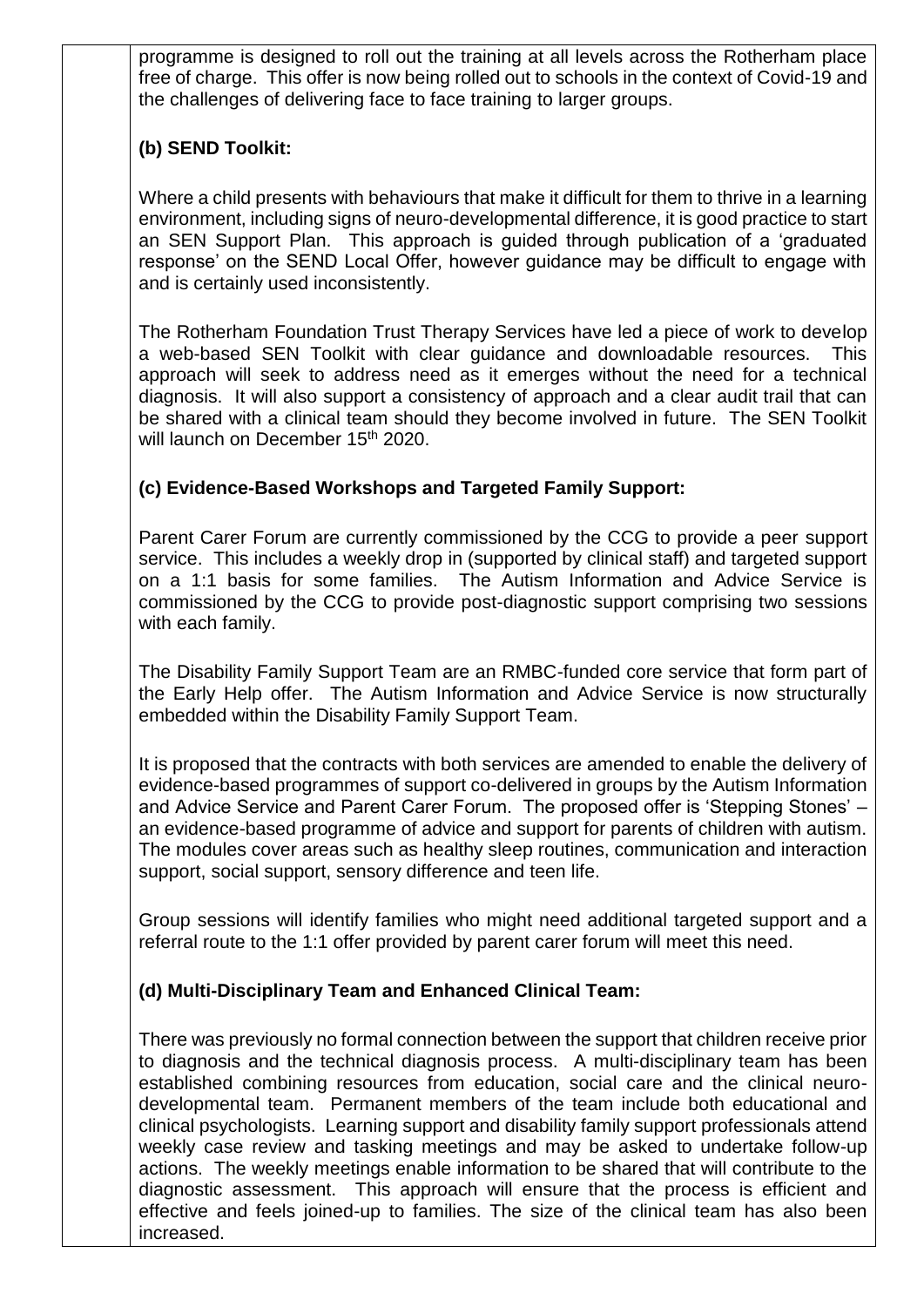|        | In total Rotherham Clinical Commissioning Group has invested an additional £250k of<br>funding into the pathway on a recurring basis, as well as an in-year investment of a<br>further £250k.                                                                                                                                                                                                                                                                                                                                                                      |
|--------|--------------------------------------------------------------------------------------------------------------------------------------------------------------------------------------------------------------------------------------------------------------------------------------------------------------------------------------------------------------------------------------------------------------------------------------------------------------------------------------------------------------------------------------------------------------------|
| 2.4.11 | The trajectory in terms of numbers of new referral and numbers of cases discharged<br>from the pathway is monitored monthly and reported to Rotherham SEND Strategic<br>Board and Rotherham Place Board.                                                                                                                                                                                                                                                                                                                                                           |
| 2.5    | <b>Anna Freud Link Programme</b>                                                                                                                                                                                                                                                                                                                                                                                                                                                                                                                                   |
| 2.5.1  | The Anna Freud Link programme provides an opportunity for local Clinical<br>Commissioning Groups to coordinate facilitated networking sessions that bring together<br>education and mental health professionals in Rotherham so that more children and<br>young people get the help and support they need, when they need it. The programme<br>has been designed to enable local areas to realise the ambition set out in Future in Mind<br>and the NHS long-term plan, to create systemic and sustainable change in children and<br>young people's mental health. |
| 2.5.2  | The programme uses the 'Cascade' framework, to help local areas assess their maturity<br>in relation to having a joined-up system to support children and young people to have<br>good mental health. The 'Cascade' framework is attached with the pack of papers<br>presented to the committee.                                                                                                                                                                                                                                                                   |
|        | Rotherham's first cohort will conclude on 10 <sup>th</sup> December 2020; the second cohort is<br>scheduled to take place in Spring 2021. There will be six cohorts in all. Each cohort<br>includes representation from local schools, as well as the children's health system, local<br>authority services and the voluntary and community sector.                                                                                                                                                                                                                |
| 2.5.3  | Once all Rotherham cohorts have completed the framework, there will be a full report<br>that will underpin the development of a long term action plan for systemic changed,<br>across the local area, coordinated by the Clinical Commissioning Group (CCG).                                                                                                                                                                                                                                                                                                       |
| 2.6    | <b>SEND Sufficiency</b>                                                                                                                                                                                                                                                                                                                                                                                                                                                                                                                                            |
| 2.6.1  | Social, Emotional and Mental Health is recognised as a category of need in the SEND<br>Code of Practice, and, as such is a consideration for the Council in terms of its duties to<br>provide sufficient educational places for children with special educational needs and<br>disabilities.                                                                                                                                                                                                                                                                       |
| 2.6.2  | Currently requests for Education, Health and Care Plans (EHCP) for children with SEMH<br>needs comprises 47% of all current requests for assessment. In numbers this equates to<br>290 children being assessed for this education need within the last 18 months. (January<br>2019-June 2020). It is evident that this is an increased and ongoing demand for specialist<br>SEMH education provision.                                                                                                                                                              |
| 2.6.3  | At present children and young people with SEMH needs are placed in Pupil Referral Units<br>(PRU), placed Out of Area (OOA) in private special schools or a very small cohort attend<br>neighbouring Local Authority SEMH schools in Sheffield and Barnsley.<br>There is a commitment to achieve standards of good practice for SEND and ensure<br>children and young people are placed in the right provision, in the Borough. In order to<br>achieve this, an alternative approach is needed for children and young people with SEMH<br>needs.                    |
| 2.6.4  | In November 2020, Cabinet approved a proposal to purchase a portion of the Dinnington<br>College site, specifically Block A, C, B and D. Block A will now be adapted to provide a                                                                                                                                                                                                                                                                                                                                                                                  |

 $\Gamma$